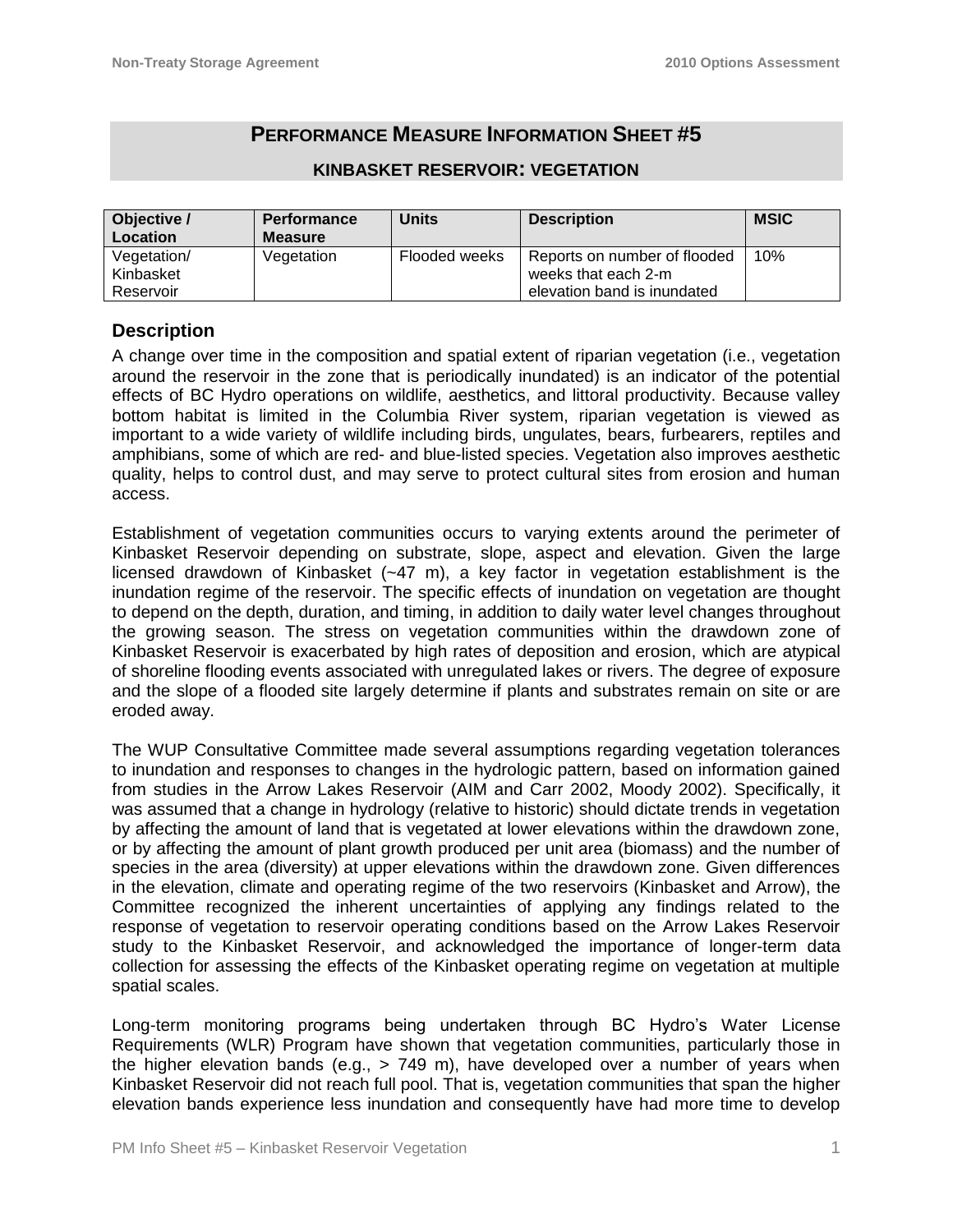compared to communities in lower elevation bands. However, vegetation communities in Kinbasket Reservoir appear to be fairly dynamic, with species composition changing from one year to the next (Hawkes et al. 2008, 2009). Preliminary results from WLR studies suggest there have been subtle impacts to the spatial extent, structure and composition of existing vegetation communities resulting from reservoir operations. Since 2007, notable reductions have occurred in species diversity and richness for communities occurring at the highest elevation of the drawdown zone, and increases in diversity and richness for certain communities occurring lower down in the drawdown zone. It is postulated that the lower species diversity at higher elevations is linked to a full pool event in the summer of 2007. However, when considering the vegetation communities overall (i.e., across all elevations and sites), the distribution and extent of those communities has not changed markedly since 2007. To draw conclusions about the impact of the operating regime, further investigation is required, particularly across years where a time series analysis may provide better insight regarding the relationships between environmental conditions and species community richness.

In this analysis, the potential impacts of the NTS scenarios on vegetation in Kinbasket Reservoir were evaluated based on inundation statistics for a 10-year simulation period (1964-1973).

## **Calculations**

Inundation statistics for the NTS scenarios were computed for the periods May 1 – Aug 31 and Sep 1 – Sep 30 (representing the early and latter part of the growing season), as well as the entire period based on reservoir elevation data from the GOM model. Unlike the modeling completed for Arrow Reservoir vegetation, these statistics were computed based solely on the GOM results, as a HEC RAS model for predicting water surface elevation was not available for Kinbasket Reservoir.

Using the simulated results for Kinbasket Reservoir elevations over the 10-year simulation period (1964-1973), the number of weeks over the growing season that each 2-meter elevation band is inundated was computed for each year.

## **Key Assumptions and Uncertainties**

- Each scenario is simulated using the same set of system constraints, input assumptions (e.g., load forecasts) and historic basin inflows (1964-1973).
- Assumes frequency, duration and extent of inundation (timing, duration and depth) of inundation are the only drivers of vegetation survival/establishment
- Assumes all vegetation types are equally affected by the three drivers

### **Results**

Tables 1 and 2 provide the flooding statistics for the upper 20 m of Kinbasket Reservoir over the early and latter part of the growing season. All of the four NTS scenarios have similar characteristics, although there is a marginal increase in the number of flooded weeks under Scenario D (no NTS), mostly due to a more rapid rise in reservoir water levels in the first half of the growing season. While this pattern is apparent over a range of elevation bands, it is most important at elevations greater than 749 m (2444 ft), where vegetation communities have become established in the drawdown zone (749-754 m).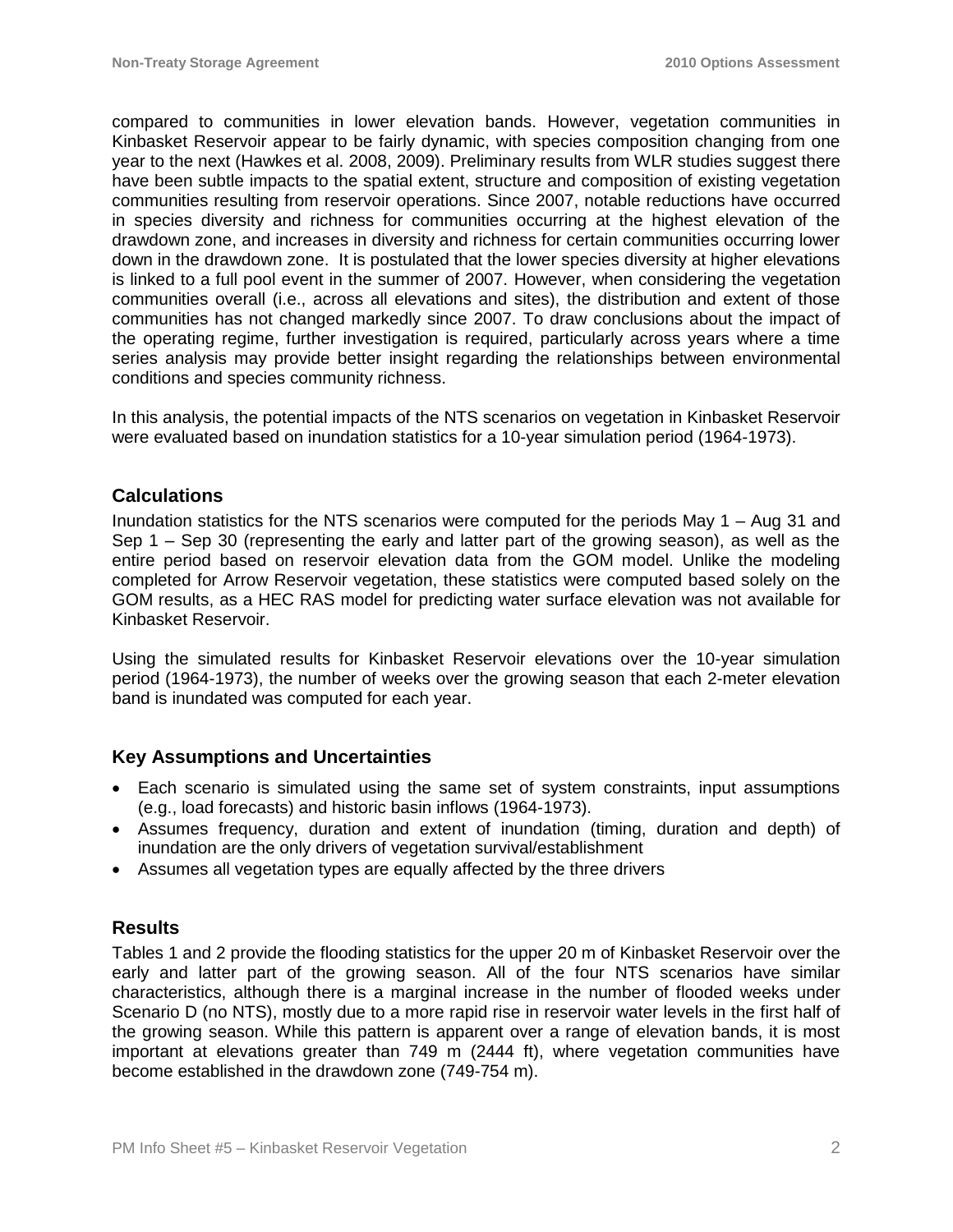### **Table 1. Statistics on Weeks Flooded for the Early (May 1 – Aug 31) Half of the Growing Season (1964-1973) by 2-m Elevation Band in Kinbasket Reservoir across Four NTSA Scenarios**

| <b>Elevation</b> | Average |                  |     |     | Minimum |     |                 |     | <b>Maximum</b> |     |     |      |
|------------------|---------|------------------|-----|-----|---------|-----|-----------------|-----|----------------|-----|-----|------|
| (msl)            | A       | B                | C   | D   | A       | B   | C               | D   | A              | B   | C   | D    |
| 735-737          | 7.3     | 7.2              | 7.6 | 8.5 | 3.8     | 3.8 | 6.0             | 6.8 | 9.0            | 9.0 | 9.3 | 10.3 |
| 737-739          | 6.6     | 6.6              | 7.0 | 7.7 | 2.5     | 2.8 | 5.3             | 5.8 | 8.3            | 8.0 | 8.5 | 9.0  |
| 739-741          | 5.9     | 6.0              | 6.3 | 7.1 | 1.5     | 1.5 | 4.3             | 5.0 | 7.8            | 7.8 | 8.0 | 8.5  |
| 741-743          | 5.3     | 5.2              | 5.8 | 6.4 | 0.0     | 0.3 | 3.3             | 3.8 | 7.0            | 7.0 | 7.0 | 7.8  |
| 743-745          | 4.6     | 4.6              | 4.9 | 5.7 | 0.0     | 0.0 | 2.0             | 2.5 | 6.3            | 6.3 | 6.3 | 7.0  |
| 745-747          | 3.9     | 4.0              | 4.2 | 4.9 | 0.0     | 0.0 | 0.5             | 1.5 | 5.8            | 5.8 | 5.8 | 6.0  |
| 747-749          | 3.1     | 3.2              | 3.3 | 4.1 | 0.0     | 0.0 | 0.0             | 0.0 | 5.0            | 5.0 | 5.0 | 5.5  |
| 749-751          | 2.2     | 2.3              | 2.4 | 3.1 | 0.0     | 0.0 | 0.0             | 0.0 | 4.0            | 4.0 | 4.0 | 4.8  |
| 751-753          | 1.1     | $1.\overline{3}$ | 1.4 | 2.0 | 0.0     | 0.0 | 0.0             | 0.0 | 2.8            | 3.3 | 3.3 | 3.5  |
| 753-755          | 0.1     | 0.2              | 0.2 | 0.3 | 0.0     | 0.0 | 0.0             | 0.0 | 0.6            | 0.8 | 0.8 | 1.2  |
|                  | Median  |                  |     |     |         |     | 90th Percentile |     |                |     |     |      |
|                  |         |                  |     |     |         |     | 10th Percentile |     |                |     |     |      |
|                  | A       | B                | C   | D   | A       | B   | C               | D   | A              | B   | C   | D    |
| 735-737          | 7.5     | 7.5              | 7.5 | 8.6 | 4.0     | 4.0 | 6.0             | 6.8 | 9.0            | 9.0 | 9.2 | 10.2 |
| 737-739          | 7.0     | 7.0              | 7.0 | 7.9 | 2.8     | 3.1 | 5.3             | 5.8 | 8.2            | 8.0 | 8.5 | 9.0  |
| 739-741          | 6.3     | 6.3              | 6.3 | 7.4 | 1.9     | 1.9 | 4.3             | 5.1 | 7.7            | 7.7 | 8.0 | 8.5  |
| 741-743          | 5.8     | 5.5              | 6.0 | 6.6 | 0.5     | 0.7 | 3.4             | 3.9 | 7.0            | 7.0 | 7.0 | 7.8  |
| 743-745          | 4.9     | 4.8              | 5.1 | 6.0 | 0.4     | 0.4 | 2.2             | 2.8 | 6.2            | 6.2 | 6.3 | 7.0  |
| 745-747          | 4.1     | 4.0              | 4.6 | 5.1 | 0.3     | 0.4 | 0.8             | 1.8 | 5.7            | 5.7 | 5.7 | 6.0  |
| 747-749          | 3.4     | 3.1              | 3.6 | 4.5 | 0.2     | 0.3 | 0.3             | 0.4 | 4.9            | 4.9 | 4.9 | 5.5  |
| 749-751          | 2.4     | 2.3              | 2.5 | 3.3 | 0.1     | 0.2 | 0.2             | 0.3 | 3.9            | 3.9 | 3.9 | 4.7  |
| 751-753          | 1.0     | 1.4              | 1.4 | 2.0 | 0.0     | 0.1 | 0.0             | 0.2 | 2.7            | 3.1 | 3.2 | 3.4  |



**Figure 1. Average Number of Flooded Weeks by 2-m Elevation Bands during the Early Part of the Growing Season for the 10-year (1964-1973) Simulation Period.** Yellow-shaded results carried forward into Consequence Table.